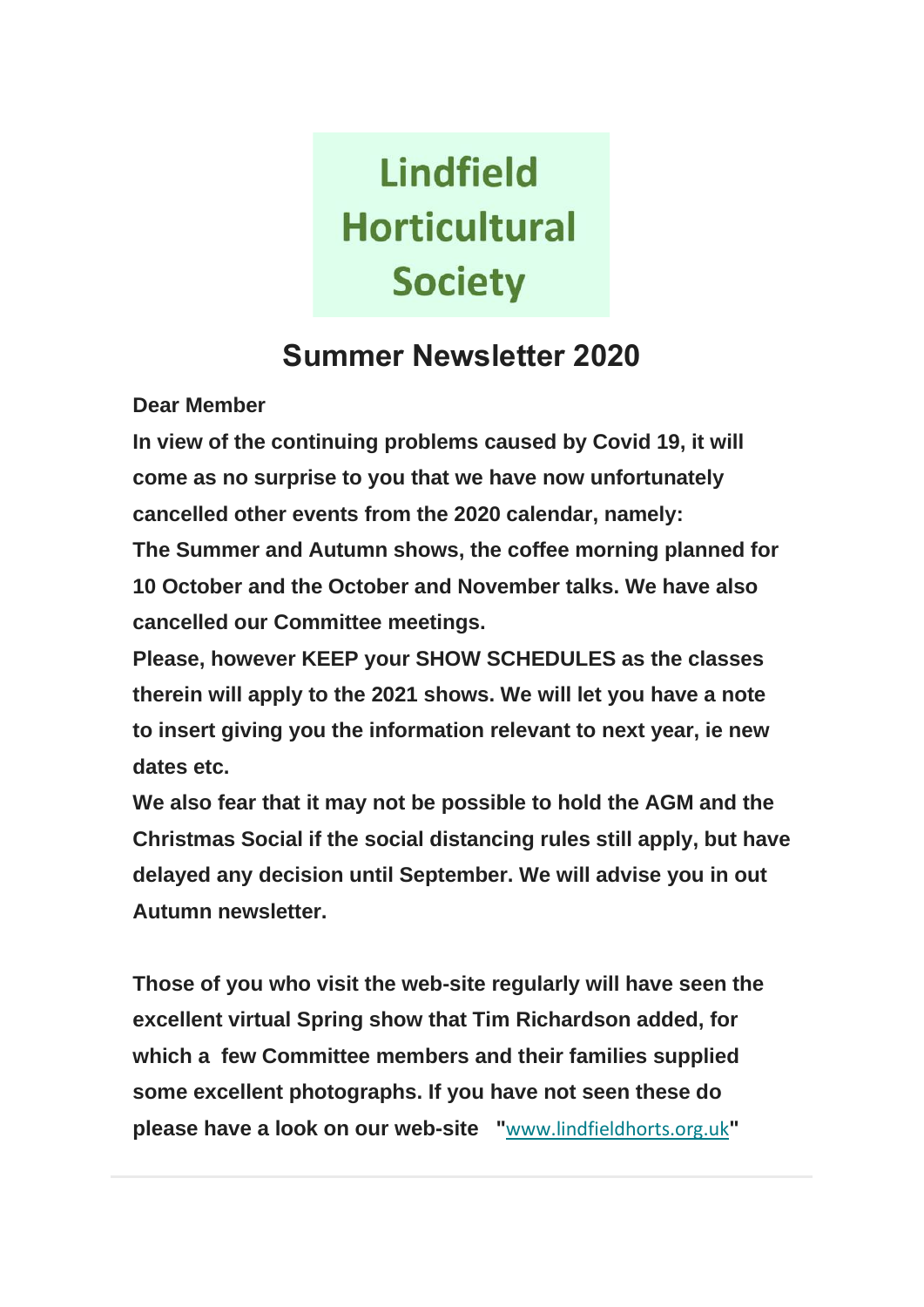**Tim has very kindly offered to repeat this so that we can all still enjoy a Summer show. This is open to ALL LHS members, and includes ALL CLASSES listed in the show schedule plus any seasonal garden pictures that look good at the time even if not in the schedule. To get involved, members are invited to take a photograph of anything they would normally have entered, and send these to Tim at "**[editors@lindfieldhorts.org.uk](mailto:editors@lindfieldhorts.org.uk?subject=Summer%20Show%202020)**" Entry dates for this virtual show are from 27 June to the closing date of 11 July, Entries after this date will not be included. Anything entered in the photographic classes can also be entered again next year in the same category.**

**Please Note. The usual show rules DO NOT apply. It is noncompetitive, these entries will not be judged, and there will be no prizes. Tim will archive selected pictures on to the home page, both the good and the humorous, and members can enjoy the privilege and pleasure of seeing their exhibit on our web-site.**

**As well as the above, I am pleased to tell you that, thanks to LHS Committee member Jim Stockwell and his wife Sue we are getting together with friends from Lindfield in Bloom and Lindfield Open Gardens and we are jointly sponsoring a Front Garden Festival for the village to enjoy. Jim has prepared all of the information of this event, and the instructions on how to enter. These are detailed later in this newsletter.** 

**As well as the above, Heather brings us up to date with the situation regarding her intended outings, and Gill has information about the sundries centre.**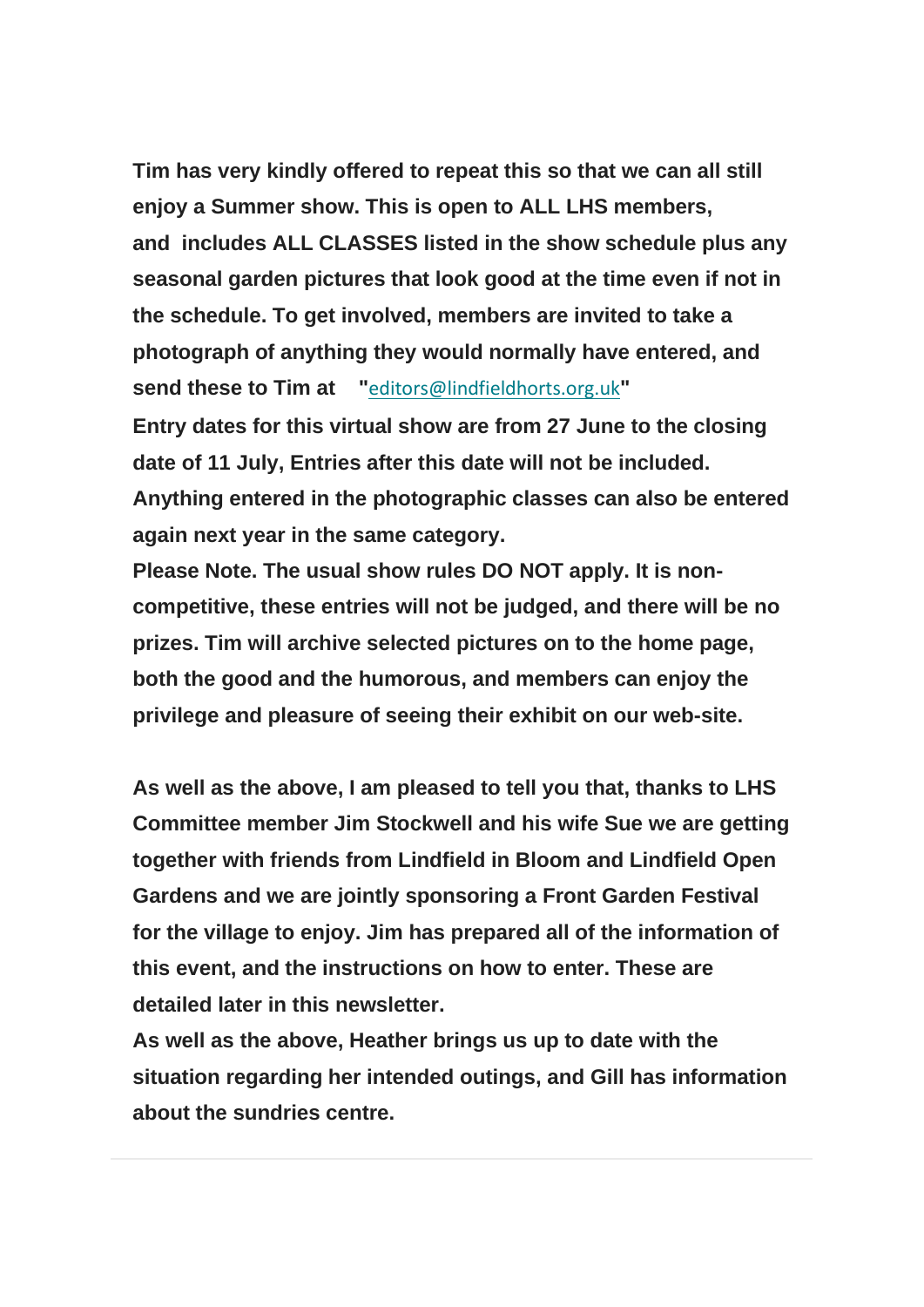**Because of the present problems we will not be asking anyone to deliver a copy of this newsletter to Members that are not on our email list, so if you know of anyone can you please give them this information. Details will be on the web-site, and a copy of this note will be on the public notice board at the King Edward Hall. Hopefully we may also get some publicity via the Mid-Sussex Times.**

**That's all from me now. Stay safe, and we will be back in touch in the Autumn.**

**Richard Harding.**

#### **View from the Shed**

**"I'm told that context is everything , but I have to admit that it was a bit of a surprise. There she was, standing in my front room, as bold as brass casually dropping the F word. It's the end of the first week in June for goodness sake and this isn't the frozen tundra of the north but there was a possibility of frost! Mr Richardson was fleecing his chillies on the allotment, so I brought in my Aeonium last night, (better safe than sorry after all). And that best describes what's happening at the Sundry Centre at present. We're being very careful.**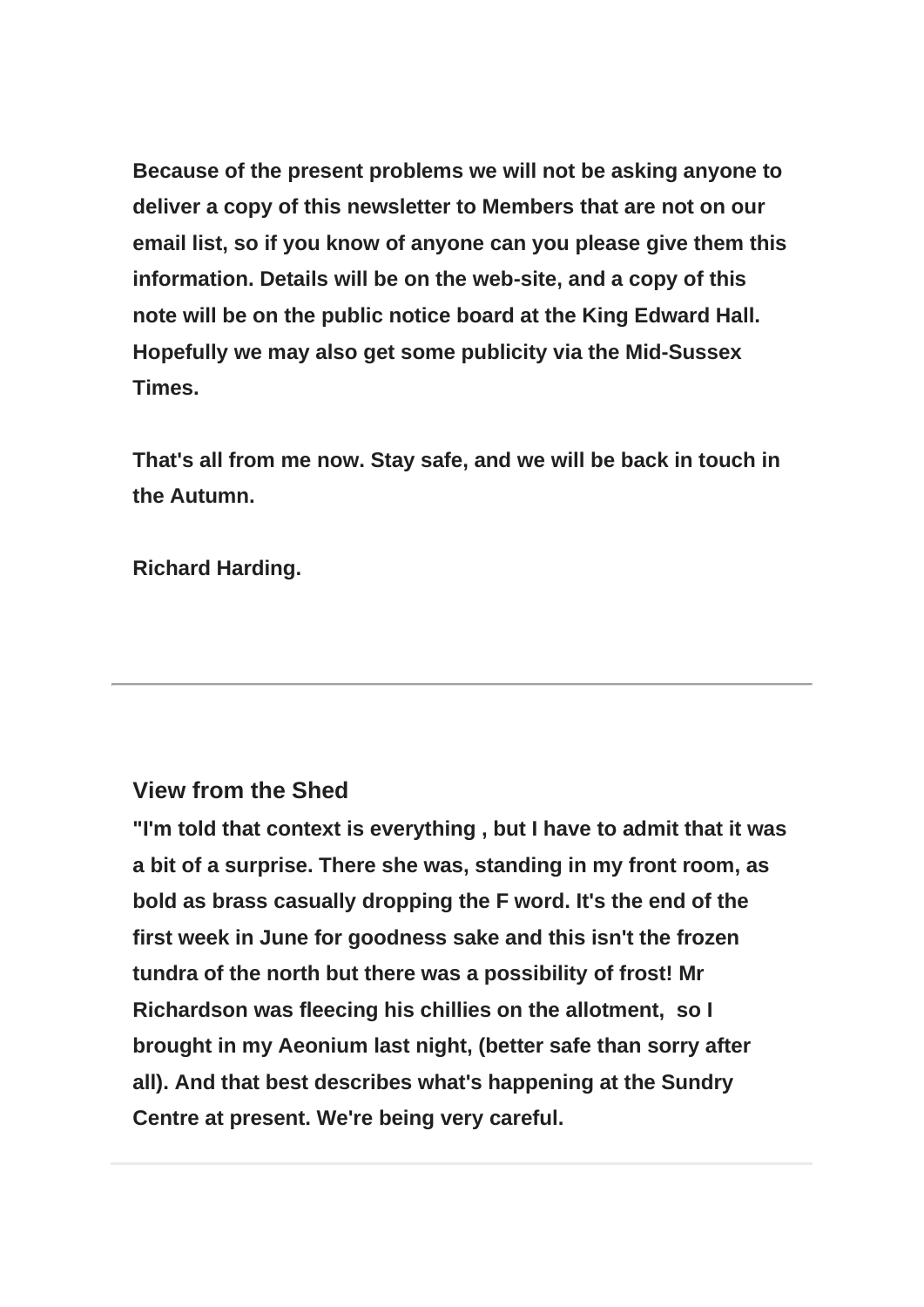**As you know we haven't had an opening this season and I have been doing my best to deliver members' requests where possible. First, if you have an urgent need and don't receive a response from the sundry centre email feel free to contact me directly on**  [gill.pickworth@thewealthworks.com](mailto:gill.pickworth@thewealthworks.com) **(there are too many Jones' at work so I kept my maiden name).....I am working full time from home doing my best to juggle priorities in common with many, so please bear with me.**

**I am really pleased to say that Spring Lane is now in a much improved state of repair. It is not a tarmacked road but it's certainly much better than it was and consequently we are ready for deliveries and customers. Our plan is to restock with a possible view of re-opening in September. There are a number of caveats for that to happen. There is some work to be done on the shed structure itself before then and several people who would assist are in households who are safeguarding. We have a long way to go before it will be safe to have you wander round the shed safely and that has to be our priority. I won't make any promises, but we need to look forwards, so we'll get ready for the time when we can re-open properly, and we'll let you know when this is going to happen. Watch this space!"**

**Gill Jones**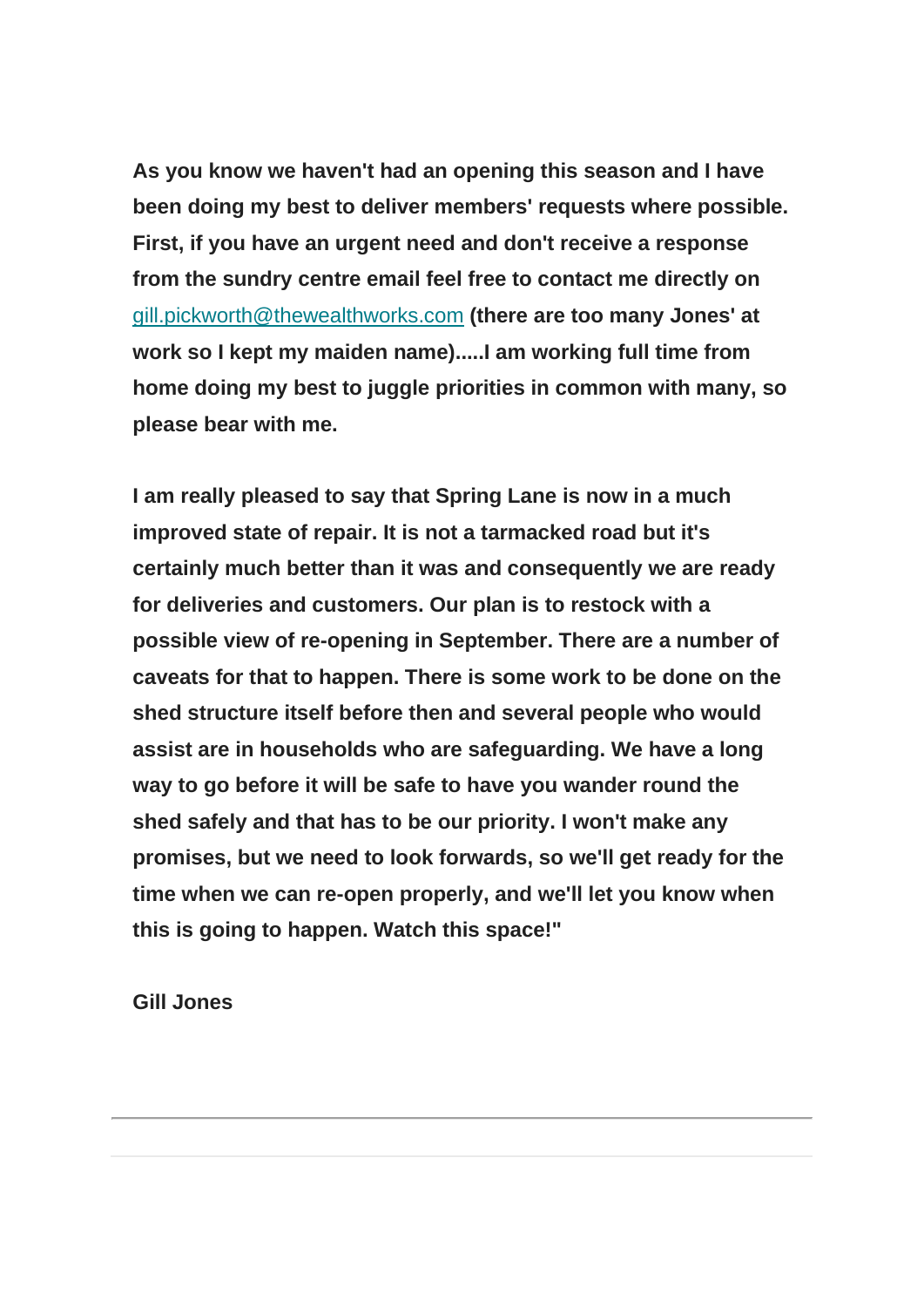### **OUTINGS UPDATE**

**On a very chilly Monday 10 February....**

**...it was lovely to bask in the steamy heat of the Indonesian tropics, among the glorious displays of orchids at the Princess of Wales Conservatory at Kew Gardens.**

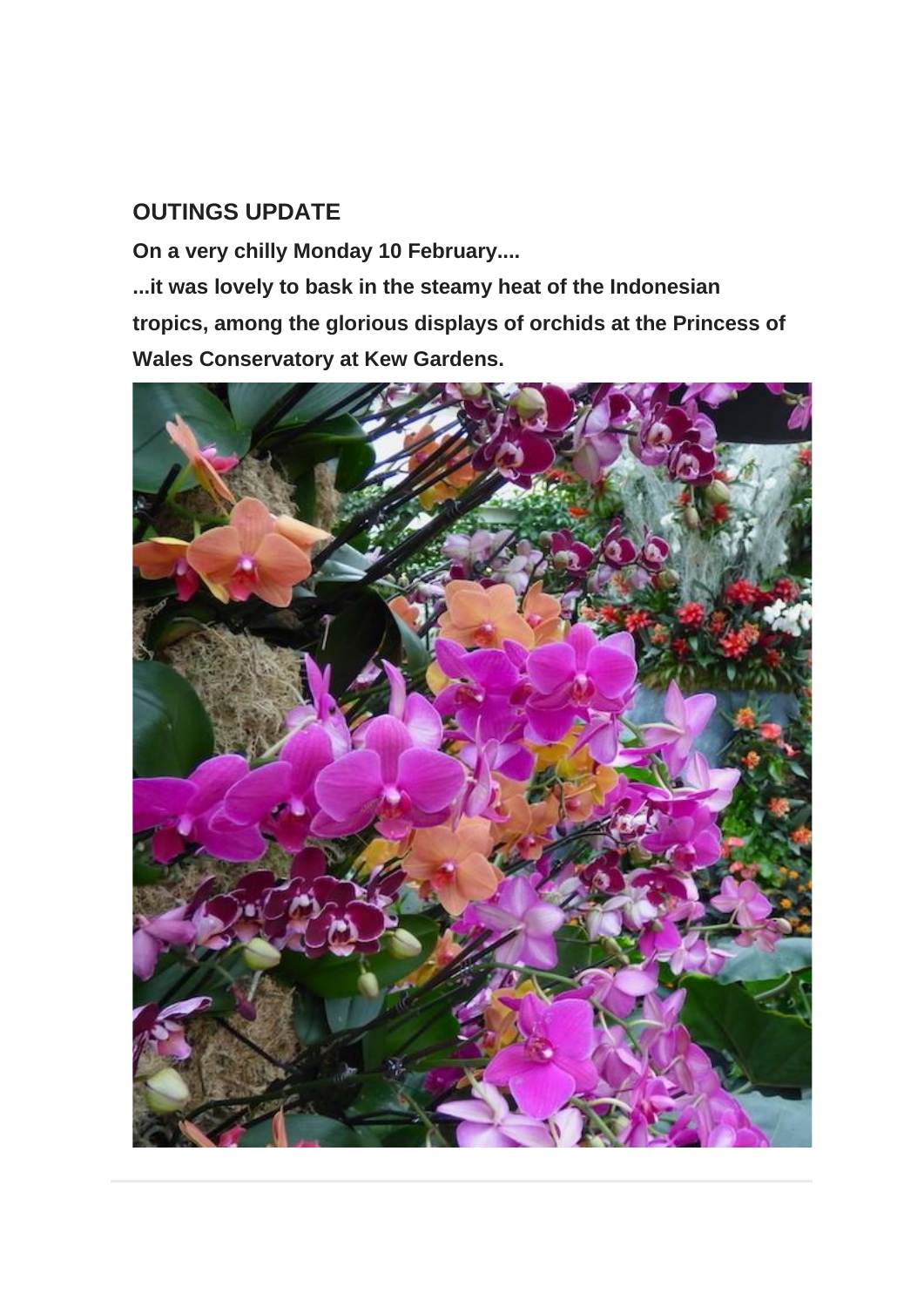**On Thursday 20 February....**

**...we were wandering among the Snowdrops and Hellebores in the serene woodland garden at Pembury House, Clayton. It was mild for the time of year and we only had a little drizzle to contend with, but this made coming into the cosy tea room and sampling Jane Baker's scrumptious cakes over a hot cuppa even more enjoyable.**



**Then it was on for lunch at Tates' Heritage Centre, followed by an interesting presentation on the history of the lawnmower (invented by Edwin Budding) and The Budding Foundation, a very worthwhile charity which supports local, disadvantaged children in many ways.**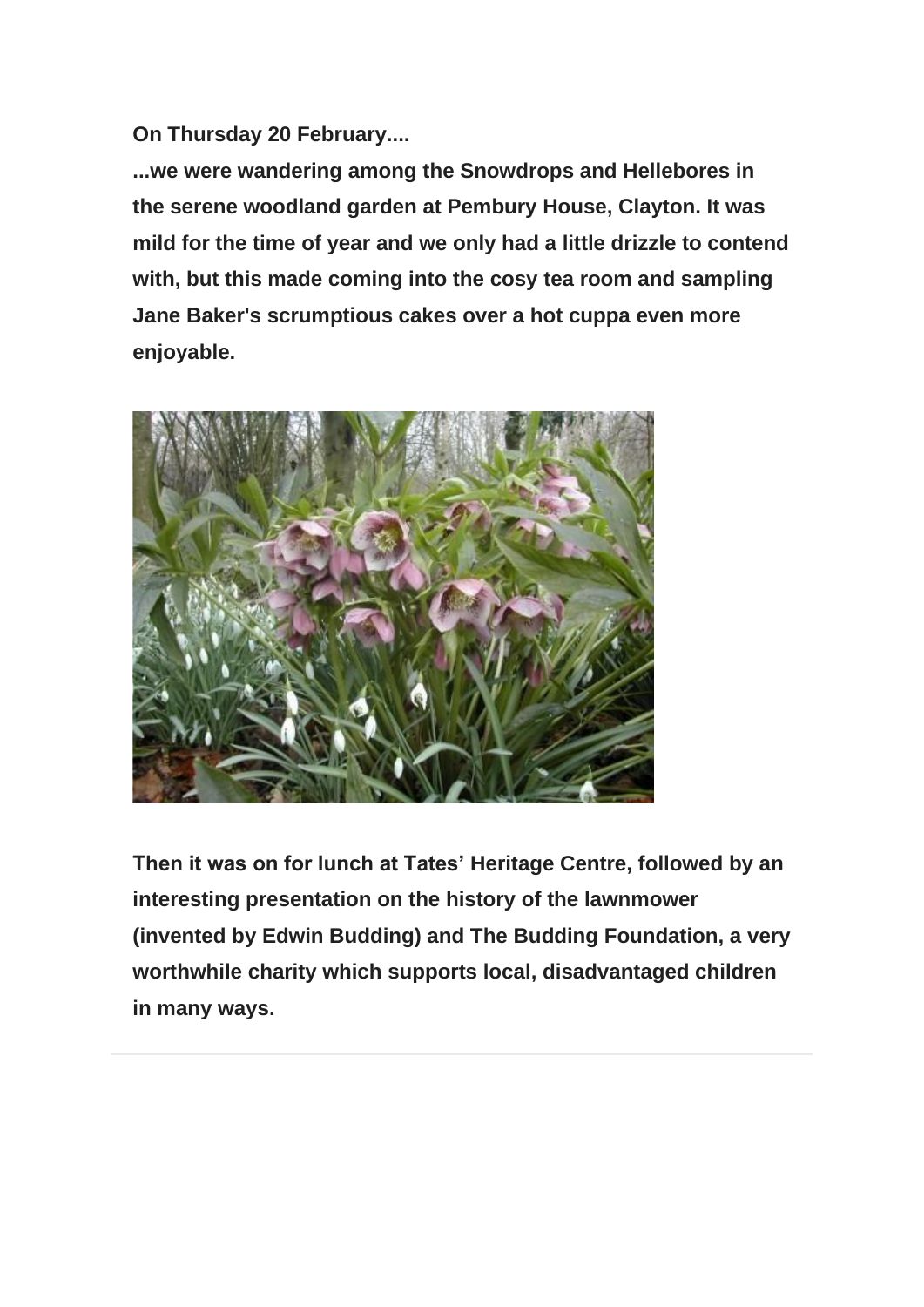

**What a good job we got those 2 early outings under our belt before the dratted Coronavirus came along to scupper our plans! I'm afraid I have to advise that all of our proposed outings, with the exception of the Worth & Ham House visit on 7th September have been cancelled. I am keeping my fingers crossed that the latter will go ahead as planned, but applicants will be advised should the situation change.**

**(Applicants' note - All cheques for cancelled outings will be shredded).**

**A little ray of light.....**

**IF government restrictions are eased sufficiently and IF the weather promises fair, it may be possible to add an outing or two to our programme for late summer/autumn.**

**Please don't forget to check our website periodically for any**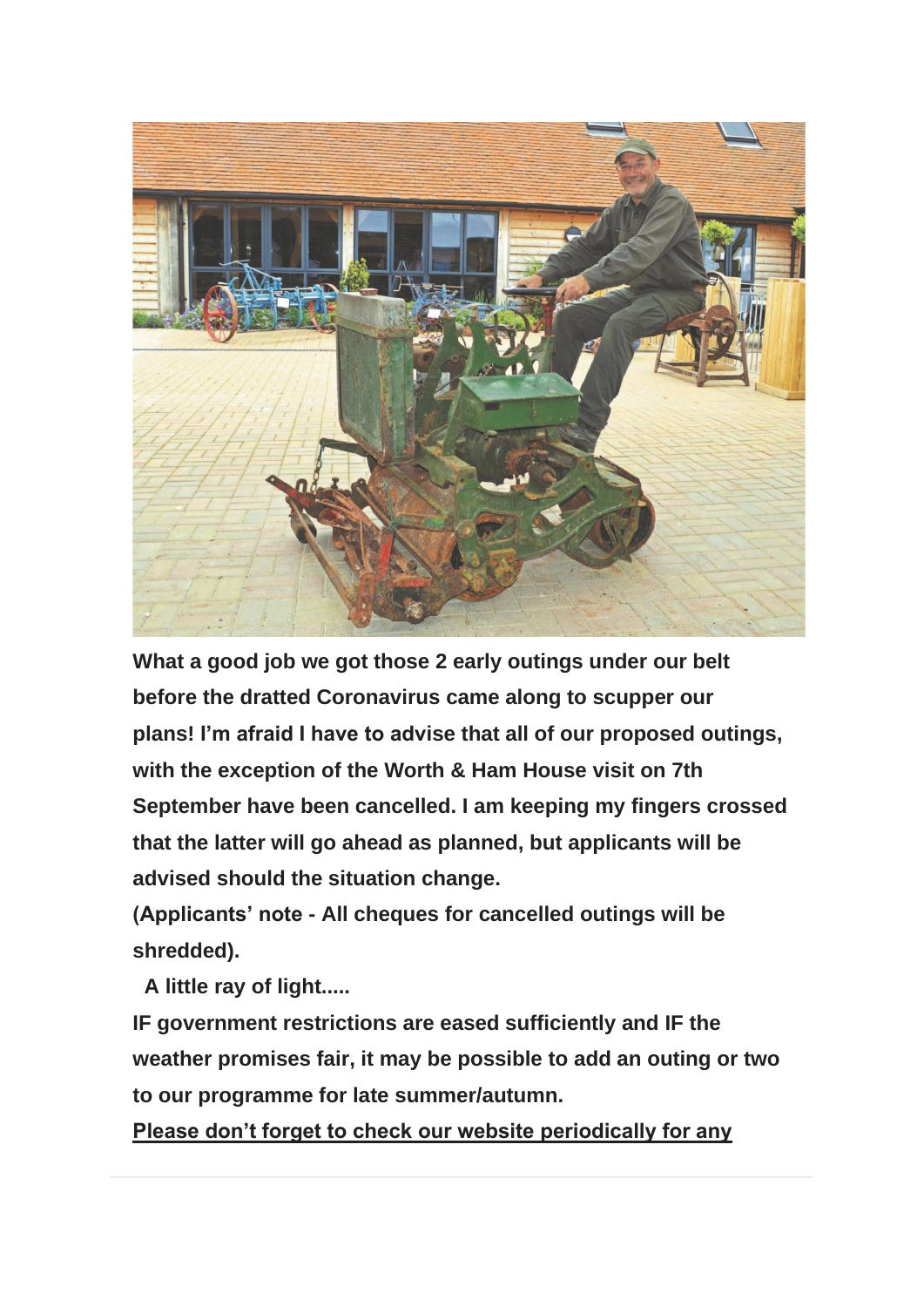#### **updates and new proposals -** [www.lindfieldhorts.org.uk](https://lindfieldhorts.us4.list-manage.com/track/click?u=61f560053c533236400985bd8&id=a3770daf5f&e=6abaa31b91)

**You may be pleased to hear that some NGS gardens are opening again, although only to pre-booked visitors and on a limited number of dates. Nevertheless, this is a step forward on the road back to normality. Locally, the gardens at High Beeches, Copyhold Hollow and Great Lywood Farmhouse are opening their garden gates and whilst we cannot offer an organised LHS outing just yet, you might like to take the opportunity to book independently (see links below).**

**Also, the National Trust have commenced a phased and gradual reopening of a small number of its gardens and parklands. Tickets are bookable in advance on the respective property websites. Tickets are limited, although more are being released every Friday.**

#### **USEFUL LINKS:**

#### **NGS Gardens-**

[https://ngs.org.uk/product-category/garden-tickets/south-east/](https://lindfieldhorts.us4.list-manage.com/track/click?u=61f560053c533236400985bd8&id=5b83d7723f&e=6abaa31b91) **Local NT properties**[https://www.nationaltrust.org.uk/sheffield-park-and-garden](https://lindfieldhorts.us4.list-manage.com/track/click?u=61f560053c533236400985bd8&id=0d62d01647&e=6abaa31b91)

[https://www.nationaltr](https://lindfieldhorts.us4.list-manage.com/track/click?u=61f560053c533236400985bd8&id=22098c9dcf&e=6abaa31b91)[ust.org.uk/standen-house-and-garden](https://lindfieldhorts.us4.list-manage.com/track/click?u=61f560053c533236400985bd8&id=5956e02ec7&e=6abaa31b91) [https://www.nationaltrust.org.uk/wakehurst](https://lindfieldhorts.us4.list-manage.com/track/click?u=61f560053c533236400985bd8&id=1f4f541166&e=6abaa31b91)

#### **Others-**

[https://www.bordehill.co.uk/](https://lindfieldhorts.us4.list-manage.com/track/click?u=61f560053c533236400985bd8&id=e642af1f2d&e=6abaa31b91) [https://www.sussexprairies.co.uk/](https://lindfieldhorts.us4.list-manage.com/track/click?u=61f560053c533236400985bd8&id=c0e4816e42&e=6abaa31b91) [https://ngs.org.uk/shop/garden-tickets/south-east/kent-falconhurst](https://lindfieldhorts.us4.list-manage.com/track/click?u=61f560053c533236400985bd8&id=2120746018&e=6abaa31b91)[thursday-11th-june/](https://lindfieldhorts.us4.list-manage.com/track/click?u=61f560053c533236400985bd8&id=2120746018&e=6abaa31b91)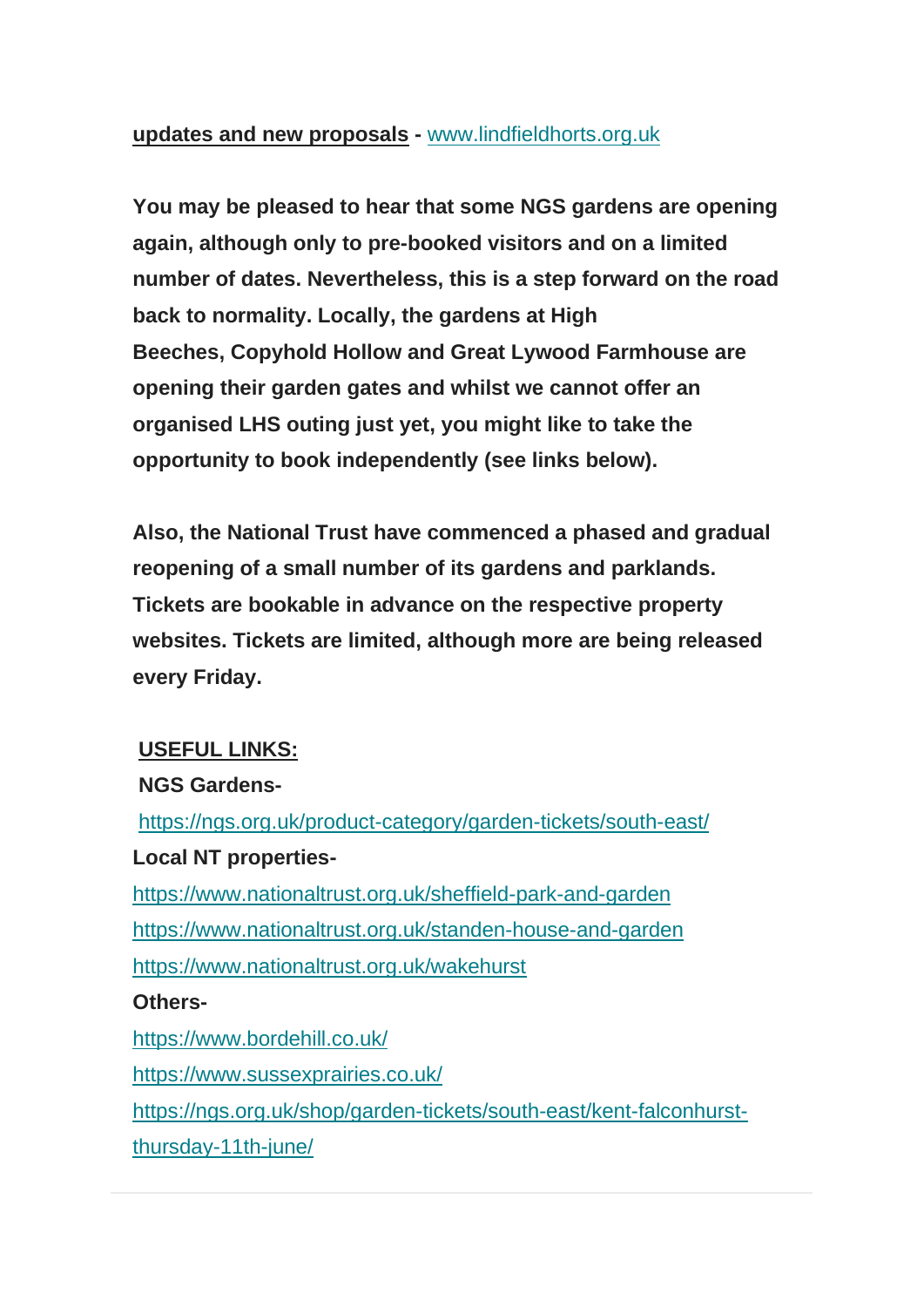**Heather Hitchcock (Email:** [outings.lhs@gmail.com](mailto:outings.lhs@gmail.com) **& Tel: 01444 453202)**





**St Peter & St James Hospice** Hospice care in the heart of Sussex

# **Lindfield Front Garden**



JACKSON-STOPS

Sponsored by

**Do you love your front garden? Why not share it with others to help lift our spirits and raise funds for our local hospice?**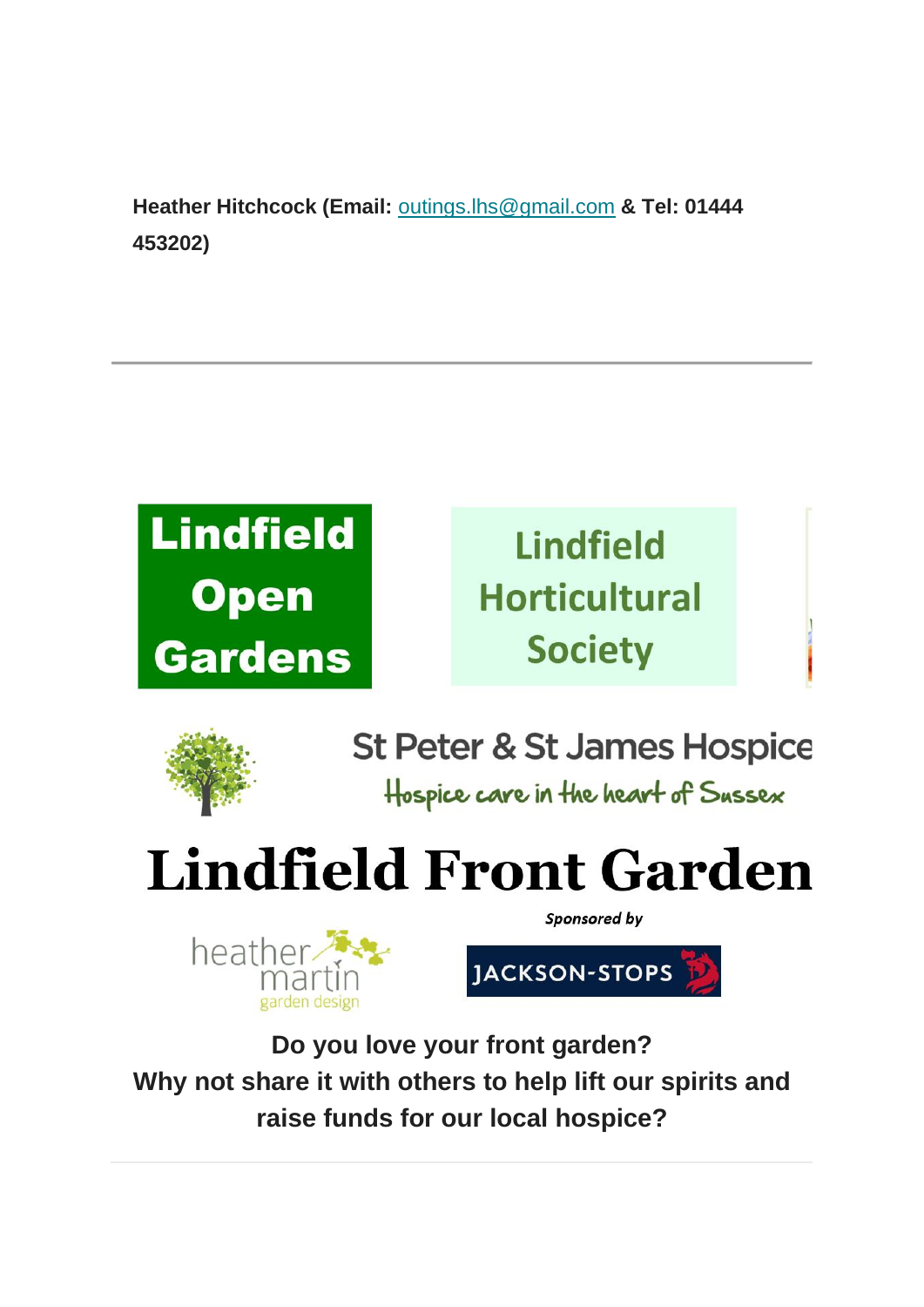## **We are asking all involved to support our local St Peter and St James Hospice via this Just Giving web page**

[https://www.justgiving.com/fundraising/lindfieldfrontgardenfestiv](https://lindfieldhorts.us4.list-manage.com/track/click?u=61f560053c533236400985bd8&id=273fcb5db6&e=6abaa31b91)

#### [al2020](https://lindfieldhorts.us4.list-manage.com/track/click?u=61f560053c533236400985bd8&id=273fcb5db6&e=6abaa31b91)

**Due to Covid-19 restrictions, the 2020 Open Garden Event has been cancelled but Lindfield Open Gardens have teamed up with Lindfield Horticultural Society and Lindfield in Bloom to arrange a Front Garden Festival throughout the summer.**

**Full details can be downloaded by clicking this link** [Lindfield](https://lindfieldhorts.us4.list-manage.com/track/click?u=61f560053c533236400985bd8&id=535fedc824&e=6abaa31b91)  [Front Garden Festival flyer](https://lindfieldhorts.us4.list-manage.com/track/click?u=61f560053c533236400985bd8&id=535fedc824&e=6abaa31b91)

**In summary we are asking garden owners to join in by July 11th. The best few will then be selected to go through to the "Peoples Choice" stage, which will run until Sat 12th Sept. A map of the selected gardens will be distributed so everyone in the community can view these lovely gardens and vote online for their favourite - and hopefully donate to the hospice.**

**The most popular garden in each part of the village and the overall People's Choice will be announced on Sat 12th September. Winners will receive prizes donated by our sponsors and there will be special prize for the best planter or hanging basket - so even if you only have a window box, hanging basket of planter, you can still join in.**